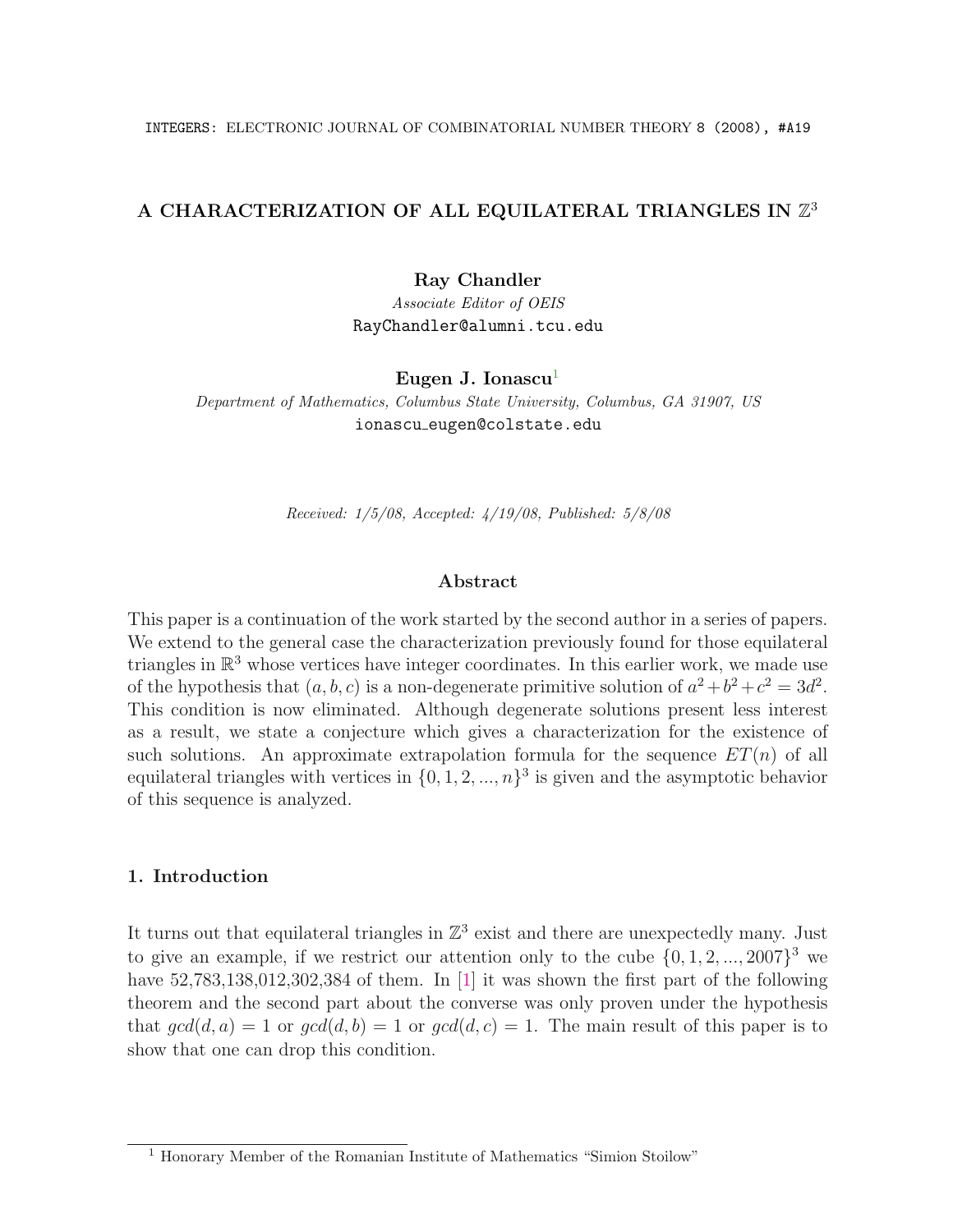

Figure 1: Plane  $\mathcal{P}_{a,b,c}$  and a few triangles given by parametrization (1) and (2)

**Theorem 1.** Let *a*, *b*, *c*, *d be odd positive integers such that*  $a^2 + b^2 + c^2 = 3d^2$  *and*  $gcd(a, b, c) = 1$ . Then the points  $P(u, v, w)$  and  $Q(x, y, z)$  whose coordinates given by

$$
\begin{cases}\n u = m_u m - n_u n, \\
 v = m_v m - n_v n, \\
 w = m_w m - n_w n,\n\end{cases}\n\quad \text{and} \quad\n\begin{cases}\n x = m_x m - n_x n, \\
 y = m_y m - n_y n, \\
 z = m_z m - n_z n,\n\end{cases}\n\quad \text{m}, n \in \mathbb{Z},\n\tag{1}
$$

*with*

 $\overline{\phantom{a}}$ 

$$
\begin{cases}\nm_x = -\frac{1}{2}[db(3r+s) + ac(r-s)]/q, & n_x = -(rac+dbs)/q \\
m_y = \frac{1}{2}[da(3r+s) - bc(r-s)]/q, & n_y = (das - bcr)/q \\
m_z = (r-s)/2, & n_z = r\n\end{cases}
$$
\n(2)\n
$$
\begin{cases}\nm_u = -(rac+dbs)/q, & n_u = -\frac{1}{2}[db(s-3r) + ac(r+s)]/q \\
m_v = (das - rbc)/q, & n_v = \frac{1}{2}[da(s-3r) - bc(r+s)]/q \\
m_w = r, & n_w = (r+s)/2\n\end{cases}
$$

*where*  $q = a^2 + b^2$  *and*  $(r, s)$  *is a suitable solution of*  $2q = s^2 + 3r^2$  *which makes all the numbers in (2) integers, together with the origin (O(0,0,0)) forms an equilateral triangle in*  $\mathbb{Z}^3$  *contained in the plane*  $P_{a,b,c} := \{(\alpha, \beta, \gamma)|a\alpha+b\beta+c\gamma=0\}$  *and having sides-lengths equal to*  $d\sqrt{2(m^2 - mn + n^2)}$ .

*Conversely, there exists a choice of the integers r and s such that given an arbitrary equilateral triangle in* R<sup>3</sup> *with one of its vertices the origin, and the other two having integer coordinates contained in the plane*  $P_{a,b,c}$ *, then these two vertices must be of the form (1) and (2) for some integer values m and n.*

The conditions

$$
gcd(a, b, c) = 1, \ min(gcd(d, a), gcd(d, b), gcd(d, c)) > 1
$$
\n(3)

define (*a, b, c*) as a *degenerate solution* of the Diophantine equation

$$
a^2 + b^2 + c^2 = 3d^2.
$$
 (4)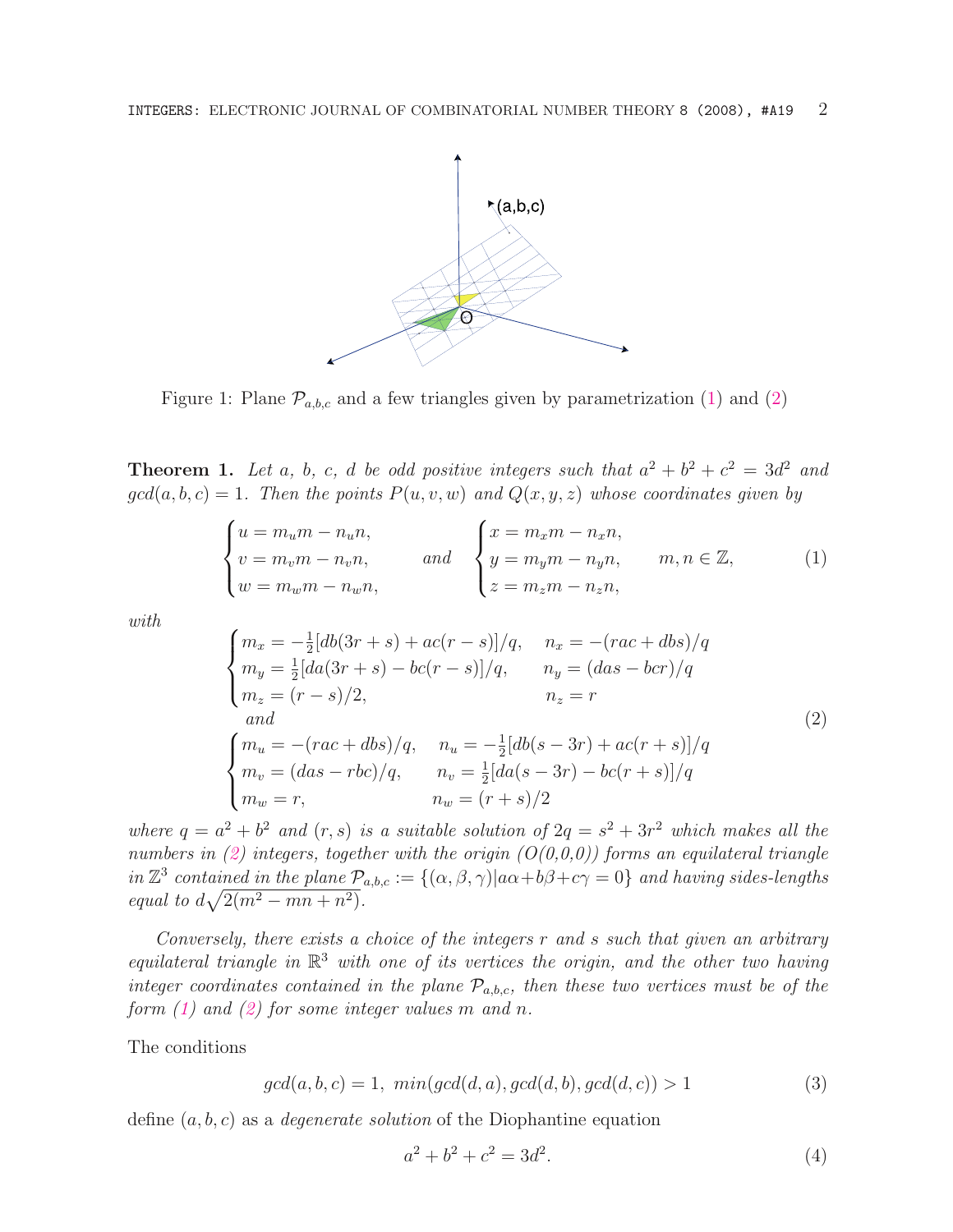Equation (4) has, for every odd number *d*, at least one nontrivial decomposition (i.e., those for which  $gcd(a, b, c) = 1$ . However, the first *d* that admits degenerate decompositions is 1105 which by coincidence is the second Carmichael number. There are exactly seven degenerate decompositions of  $d = 1105$ :

$$
(a, b, c) \in \{ (731, 1183, 1315), (475, 1309, 1313), (299, 493, 1825), (1027, 1139, 1145), (187, 415, 1859), (265, 533, 1819), (493, 1001, 1555) \}.
$$

The connection with Carmichael numbers goes a little further. Carmichael numbers have at least three prime factors and numerical evidence suggests that the following conjecture is true:

Conjecture: *The Diophantine equation (4) has degenerate solutions if and only if d has at least three distinct prime factors of the form*  $4k + 1$ ,  $k \in \mathbb{N}$ .

One can easily prove the necessity part of this conjecture. Fortunately, we did not have to go into details of the study of degenerate solutions of (4) because, as we mentioned, this condition was not necessary for our result to hold true in general.

Our study started with the intent of computing the sequence  $ET(n)$  of all equilateral triangles with vertices in  $\{0, 1, 2, \ldots, n\}$ . These values were calculated by the first author for  $n \leq 3315$  using an improved version of the code published in [2] and translated into Mathematica (see A102698 in The On-Line Encyclopedia of Integer Sequences, [4]).

One of the parametrizations like in  $(1)$  and  $(2)$ , in the case  $a = 731$ ,  $b = 1183$  and  $c = 1315$ , is shown below:

$$
P = (901m - 1428n, -1157m + 221n, 540m + 595n),
$$
  
\n
$$
Q = (-527m - 901n, -936m + 1157n, 1135m - 540n), \quad m, n \in \mathbb{Z}.
$$

Observe that for this example,  $gcd(a, d) = 17$ ,  $gcd(b, d) = 13$ , and  $gcd(c, d) = 5$ . There is something special about these numbers and the above parametrization: the first coordinates of *P* and *Q* are multiples of 17, the second coordinates are divisible by 13 and the last components are multiples of 5. This is a fact that we will show in general.

Although for various solutions of *r* and *s* we may get formally different parametrizations, they are all equivalent in the sense that one can be obtained from another by changing the variables in the expected ways:

$$
(m, n) \to (-m, -n), (m, n) \to (m - n, m), (m, n) \to (n - m, n),
$$
  
 $(m, n) \to (m - n, -n), and (m, n) \to (n - m, -m).$  (5)

These changes of variables leave invariant the quadratic form involved in the sidelength formula of these triangles given in Theorem 1. The various points given by (1) and (2) define a lattice of points or the vertices of a regular tessellation of the plane  $\mathcal{P}_{a,b,c}$ with triangles as illustrated in Figure 1.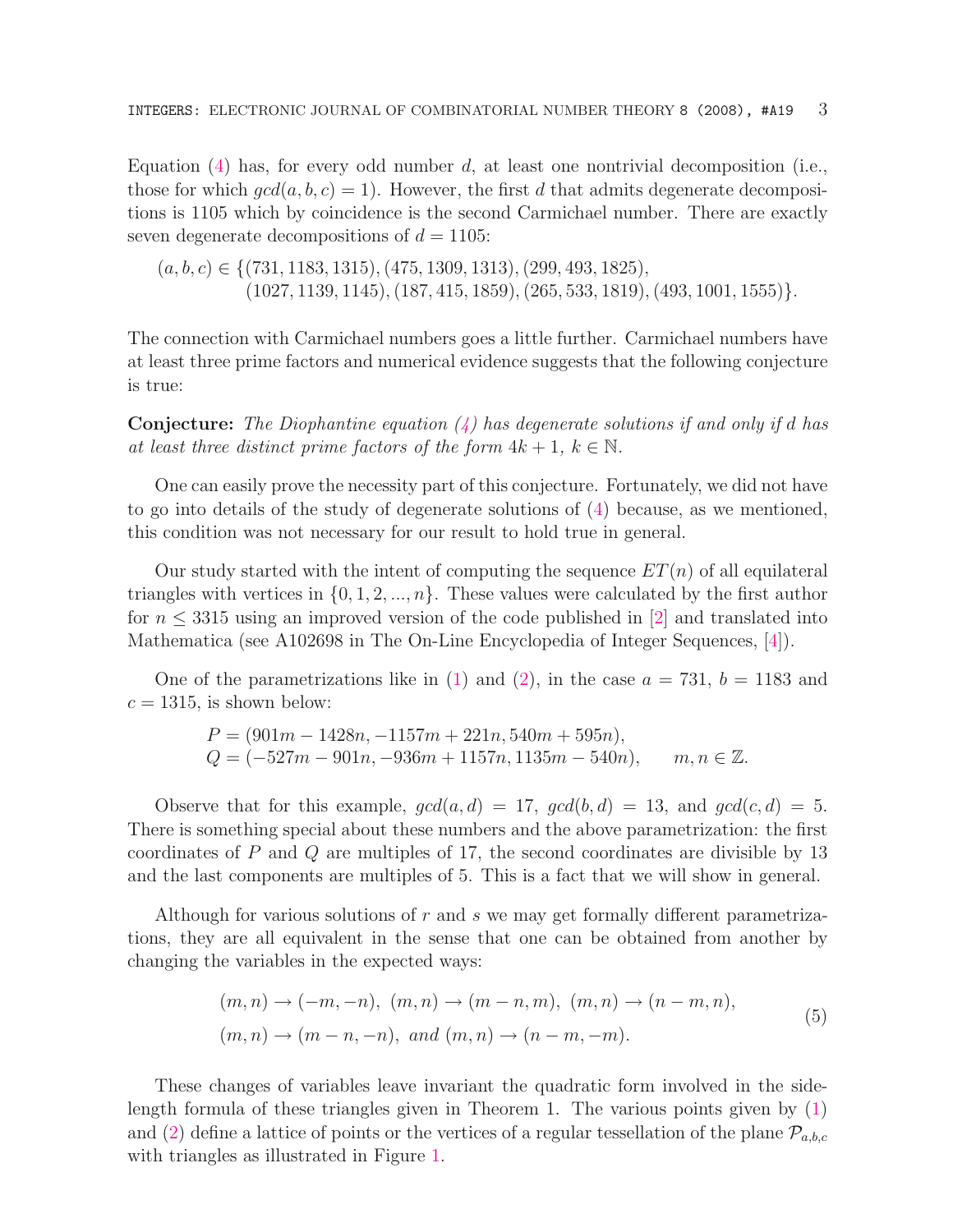### 2. Proof of Theorem 1

The first part of the Theorem 1 follows from [1]. For the second part we are going to reconstitute some of the details started in the proof of the particular case:  $gcd(d, c) = 1$ .

Let us start with a triangle in  $\mathcal{P}_{a,b,c}$  say  $\triangle OP'Q'$  with  $P'(u_0, v_0, w_0)$  and  $Q'(x_0, y_0, z_0)$ having integer coordinates. By Theorem 4 in [1] we have

$$
\begin{cases}\nx_0 = \frac{u_0}{2} \pm \frac{cv_0 - bw_0}{2d} \\
y_0 = \frac{v_0}{2} \pm \frac{aw_0 - cu_0}{2d} \\
z_0 = \frac{w_0}{2} \pm \frac{bu_0 - av_0}{2d},\n\end{cases} \tag{6}
$$

for some choice of the signs. This means that *d* must divide  $cv_0 - bw_0$ ,  $aw_0 - cu_0$  and *bu*<sub>0</sub> − *aw*<sub>0</sub>. So, we need to look at the following system of linear equations in *m* and *n*:

$$
\begin{cases}\nm_u m - n_u n = u_0, \\
m_v m - n_v n = v_0, \\
m_w m - n_w n = w_0.\n\end{cases}
$$
\n(7)

By the Kronecker-Capelli theorem this linear system of equations has a solution if and only the rank of the main matrix is the same as the rank of the extended matrix. Since  $m_v n_w - m_w n_v = ad$ ,  $m_w n_u - m_u n_w = bd$  and  $m_u n_v - m_v n_u = cd$  (one can check these calculations based on the definitions in  $(2)$ ) then the rank of the main matrix is two and the rank of the extended matrix is also two because its determinant is  $u_0 a d + v_0 b d + w_0 d c =$ 0. This implies that (7) has a unique real (in fact rational) solution in *m* and *n*.

We want to show that this solution is in fact an integer solution. Solving for *n* from each pair of equations in (7) we get

$$
n = \frac{v_0 m_w - w_0 m_v}{ad} = \frac{w_0 m_u - u_0 m_w}{bd} = \frac{u_0 m_v - v_0 m_u}{cd}.
$$
 (8)

Because  $gcd(a, b, c) = 1$ , there exist integers *a'*, *b'*, *c'* such that  $aa' + bb' + cc' = 1$ . Then one can see that

$$
n = \frac{a'(v_0m_w - w_0m_v) + b'(w_0m_u - u_0m_w) + c'(u_0m_v - v_0m_u)}{d}
$$
(9)

Next, from (9) we observe that in order for *n* to be an integer it is enough to prove that *d* divides  $v_0m_w - w_0m_v$ ,  $w_0m_u - u_0m_w$  and  $u_0m_v - v_0m_u$ . Hence we calculate for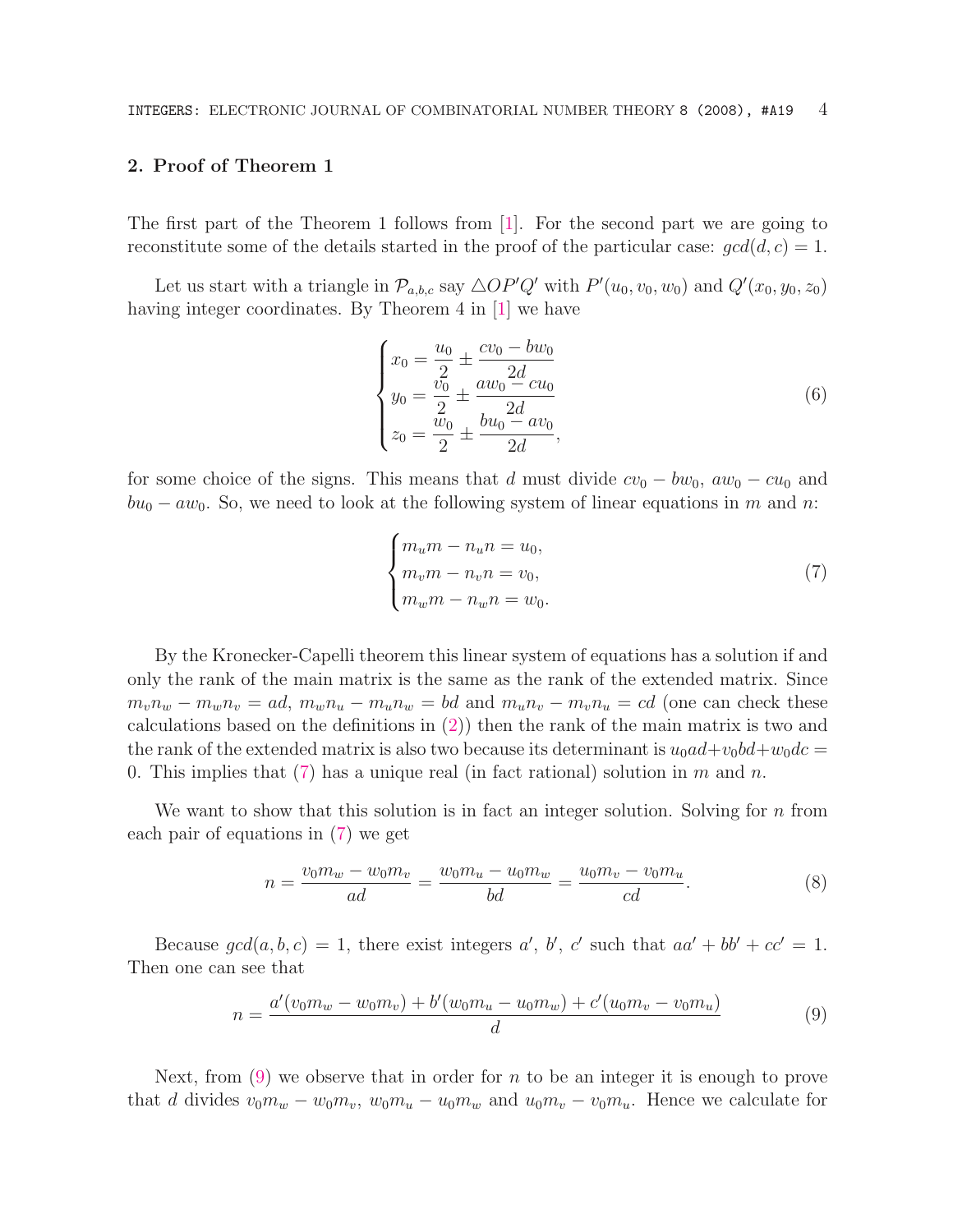example  $v_0m_w - w_0m_v$  in more detail:

$$
v_0m_w - w_0m_v = v_0r - \frac{das - rbc}{q}w_0 = \frac{v_0qr - (das - rbc)w_0}{q} =
$$
  

$$
\frac{-dasw_0 + v_0(3d^2 - c^2)r + rbcw_0}{q} = \frac{c(bw_0 - v_0c)r + 3rv_0d^2 - dasw_0}{q}.
$$

From (6) we see that  $bw_0 - v_0c = \pm d(2x_0 - u_0)$ . Hence,

$$
v_0 m_w - w_0 m_v = \frac{d[\pm c(2x_0 - u_0)r + 3rv_0d - asw_0]}{q}.
$$
\n(10)

Assuming that  $gcd(d, c) = \zeta$  we can write  $d = \zeta d_1$  and  $c = \zeta c_1$  with  $gcd(d_1, c_1) = 1$ . Also we see that  $\zeta^2$  must divide  $q = 3d^2 - c^2$  so let us write  $q = \zeta^2 q_1$ . If p is a prime dividing  $\zeta$ , it must be an odd prime and if it is of the form  $4k + 3$  it must divide a and b which is contradicting the assumption that  $gcd(a, b, c) = 1$ . Therefore it must be a prime of the form  $4k + 1$ . Hence  $q_1$  is still a sum of two squares.

In the proof of Theorem 13 in [1] one can choose *r* and *s* with the extra condition that *r* and *s* are divisible by  $\zeta$ . Indeed, Lemma 14 in [1] is applied to  $(ac)^2 + 3(db)^2 =$  $\zeta^2[(ac_1)^2 + 3(d_1b)^2]$  and to  $q = \zeta^2 q_1$  but instead one can apply it to  $(ac_1)^2 + 3(d_1b)^2$  and to  $q_1$  giving, let us, say  $r_1$  and  $s_1$ . Then we put  $r = \zeta r_1$  and  $s = \zeta s_1$  and then all the arguments there go as stated. Then from (10) we see that

$$
v_0 m_w - w_0 m_v = \frac{d[\pm c(2x_0 - u_0)r + 3rv_0d - asw_0]}{q}
$$
  
= 
$$
\frac{\zeta d_1[\pm \zeta c_1(2x_0 - u_0)\zeta r_1 + 3\zeta r_1v_0\zeta d_1 - a\zeta s_1w_0]}{\zeta^2 q_1}
$$
  
= 
$$
\frac{\zeta^2 d_1[\pm c_1(2x_0 - u_0)r_1\zeta + 3r_1v_0d_1\zeta - as_1w_0]}{\zeta^2 q_1} = \frac{d_1\xi}{q_1},
$$
 (11)

where  $\xi = \pm c_1(2x_0 - u_0)r_1\zeta + 3r_1v_0d_1\zeta - as_1w_0$ . This implies that  $d_1$  must divide  $v_0 m_w - w_0 m_v$  since  $gcd(d_1, q_1) = 1$ . In a similar way we can show that  $d_1$  divides  $w_0 m_u - u_0 m_w$  and  $u_0 m_v - v_0 m_u$ . Hence, from (9) we see that *n* is a rational with denominator ζ. Similar arguments will give us that *m* is of the same form.

The triangle having the coordinates as in (1) and (2) with these *m* and *n* (even if they are rational) will have same formula for the side-lengths:

$$
l^2 = 2d^2(m^2 - mn + n^2).
$$

This whole construction can be repeated for *a* or *b* instead of *c* and we obtain that

$$
l^2 = 2d^2(m_1^2 - m_1n_1 + n_1^2),
$$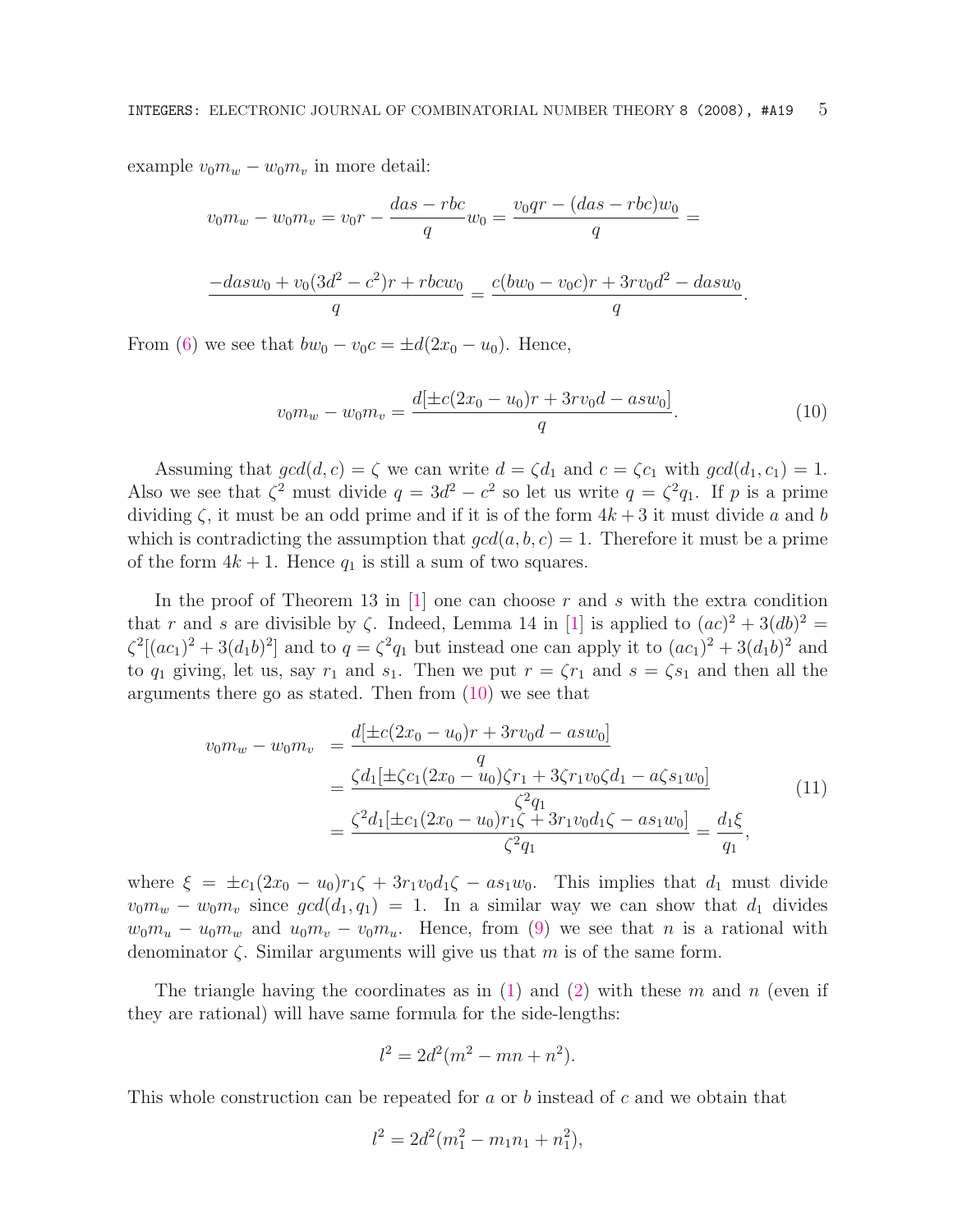for some rational numbers  $m_1$ ,  $n_1$  with denominator  $\eta = \gcd(d, b)$ . Since  $\gcd(\zeta, \eta) = 1$ we see that  $m^2 - mn + n^2 = m_1^2 - m_1 n_1 + n_1^2$  must be an integer. Therefore,

$$
l^{2} = 2d^{2}(\alpha^{2} - \alpha\beta + \beta^{2}), \text{ for some } \alpha, \beta \in \mathbb{Z}.
$$
 (12)

On the other hand if  $u_0^2 + v_0^2 + w_0^2 = l^2$  and  $\zeta$  divides *d* we can see that

$$
u_0^2 + v_0^2 + w_0^2 \equiv 0 \ (mod \ \zeta^2). \tag{13}
$$

We also know that  $au_0 + bv_0 + cw_0 = 0$  and hence  $a^2u_0^2 = b^2v_0^2 + 2bcv_0w_0 + c^2w_0^2$ . This implies  $a^2u_0^2 \equiv b^2v_0^2 + 2bcv_0w_0 \pmod{\zeta^2}$ . But  $a^2 + b^2 = 3d^2 - c^2 \equiv 0 \pmod{\zeta^2}$  too and then  $a^2(u_0^2 + v_0^2) \equiv 2bcv_0w_0 \pmod{\zeta^2}$  which combined with (13) gives

$$
a^2 w_0^2 + 2bcv_0 w_0 \equiv 0 \ (mod \ \zeta^2). \tag{14}
$$

Because we must have  $gcd(a, \zeta) = 1$ , (14) implies that  $\zeta$  divides  $w_0$ . Indeed, if p is a prime that has exponent one in the decomposition of  $\zeta$  then (14) gives in particular  $w_0^2 \equiv 0 \pmod{p}$  and so *p* must divide  $w_0$ . If the exponent of *p* in  $\zeta$  is two, then (14) in particular implies that  $w_0$  is divisible by  $p$  but then  $aw_0^2 \equiv 0 \pmod{p^3}$  which implies  $p^2$ divides  $w_0$ . Inductively if the exponent of p in  $\zeta$  is k then this must be true for  $w_0$  too. Hence we must have  $\zeta$  a divisor of  $w_0$  so  $w_0 = \zeta w'_0$ .

Now we can go back to  $(11)$  and observe that we can rewrite it as

$$
v_0 r - w_0 m_v = \frac{\zeta d_1 \xi'}{q_1},\tag{15}
$$

where  $\xi' = \pm c_1(2x_0 - u_0)r_1 + 3r_1v_0d_1 - as_1w'_0$ . Now we observe that the left hand side of (15) is a multiple of  $\zeta$  since r and  $w_0$  are. After simplification with  $\zeta$  this will show that *q*<sub>1</sub> must divide in fact  $\xi'$  and so *d* divides  $v_0m_w - w_0m_v$ . Similar arguments can be used to show that *d* divides  $w_0m_u - u_0m_w$ . Finally, for the term  $u_0m_v - v_0m_u$  that appears in (9), we obtain a similar expression

$$
u_0 m_v - v_0 m_u = \frac{\zeta d_1[-c_1 w_0 s_1 \mp 2r_1 c_1 (2z_0 - w_0)]}{q_1} = \frac{\zeta d_1 \xi''}{q_1},\tag{16}
$$

which shows as before that  $d_1$  divides  $u_0m_v - v_0m_u$ . On the other hand since  $au_0 + bv_0 +$  $cw_0 = 0$  and  $am_u + bm_v + cm_w = 0$ , we obtain that  $a(u_0m_v - v_0m_u) = \zeta c_1(rv_0 - w_0m_v)$ . This last relation, together with the fact that  $\gcd(\zeta, a) = 1$  gives that  $\zeta$  must divide  $u_0m_v - v_0m_u$ . Again, (16) can be simplified by  $\zeta$  and that implies that  $q_1$  must divide  $\xi''$ . Therefore *d* divides  $u_0m_v - v_0m_u$  too.

Using (9), *n* must be an integer and so should be *m*. Changing the variables as in (5), one of the corresponding triangles given by (1) is going to match with the triangle *OP*! *Q*! .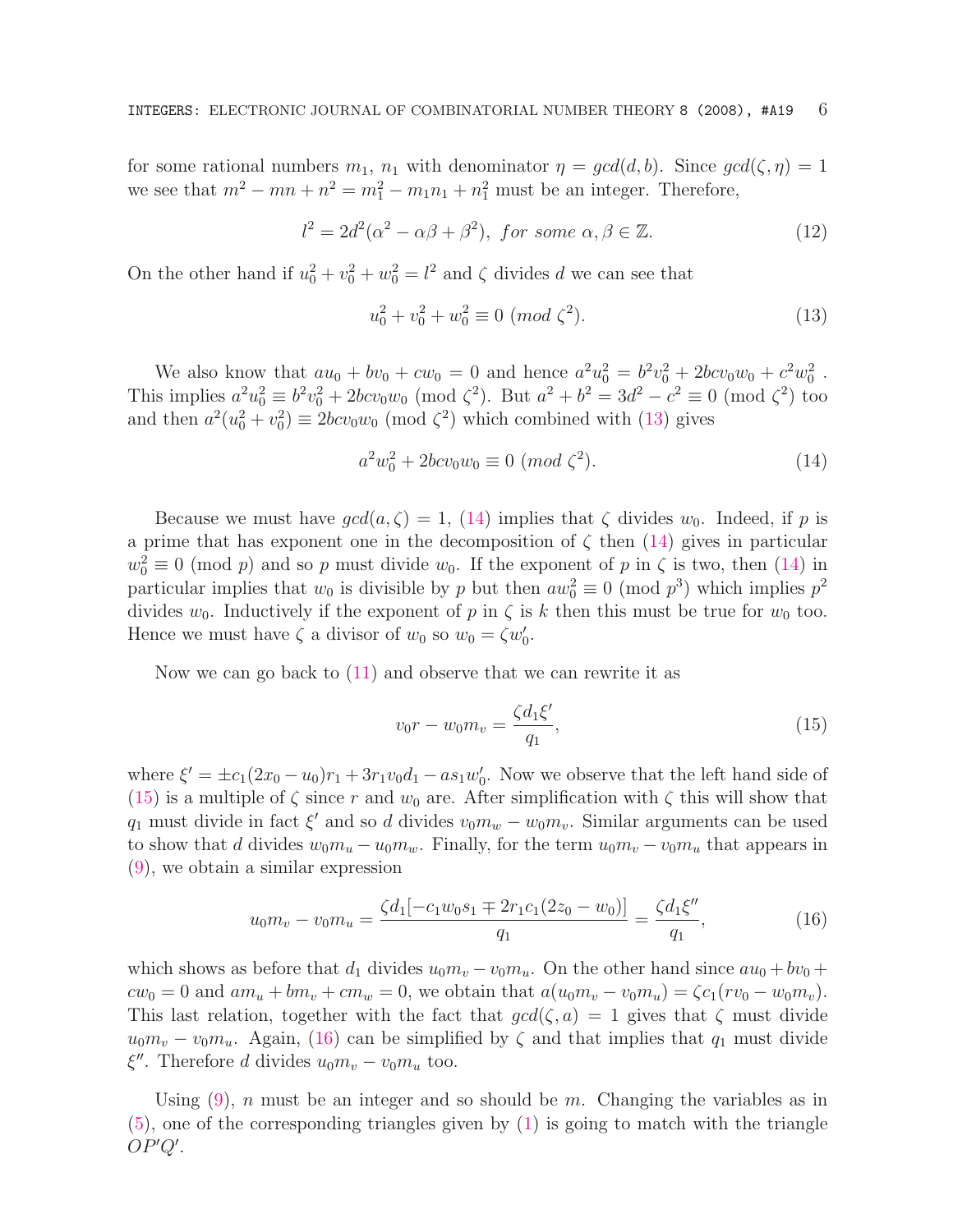

Figure 2: The graph of *g* extrapolating *f* over the interval [100*,* 10000]

**Remark:** One can see that the condition on r and s to be divisible by  $\zeta$  is implied by asking only that the numbers in (2) be integers. Indeed, given a choice of *r* and *s* as required in Theorem 1, they will define by  $(1)$ , in which  $m = 1$  and  $n = 0$ , an equilateral triangle with integer coordinates. According to the above proof of Theorem 1,  $w = r$  and  $z = (r-s)/2$  must be divisible by  $\zeta$ . This implies that *r* and *s* must be multiples of  $\zeta$ . As a corollary any parametrization as in the Theorem 1 is unique up to the transformations (5).

#### 3. Behavior of the Sequence *ET*(*n*)

The calculations of the  $ET(n)$  for all  $n \leq 3315 = (3)(5)(13)(17)$  gave us enough data to be able to extrapolate the graph of  $n \xrightarrow{f} \frac{\ln(ET(n))}{\ln(n+1)}$  as shown in Figure 2. The function we used to extrapolate is of the form  $g(x) = a + \frac{b}{\sqrt{x+c}}$  having clearly *a* as limit at infinity. Then we made it agree with  $f$  on three points. That gave us  $a := 5.079282921$ , *b* := −0*.*7091588389, and *c* := −0*.*8403164433. Numerically then we discovered that the average of  $|f(k) - g(k)|$  over all values of  $k = 100, \ldots, 3315$  is approximately 0.000250721.

One conjecture that we would like to make here is that  $f(n)$  is a strictly increasing sequence and then as result it is convergent to a constant  $C \approx 5.08$ .

The graph of the "derivative" of  $ET(n)$  (Figure 3) is almost like the graph of  $h(x) =$  $C(x+1)^k$  where  $k := 4.151431798$  and  $C := 2.660972140$ . The third difference of  $ET(n)$ as represented in Figure 4 seems to bring a chaotic flavor to this sequence and it is saying in a certain sense that no simple formula for  $ET(n)$  can exist.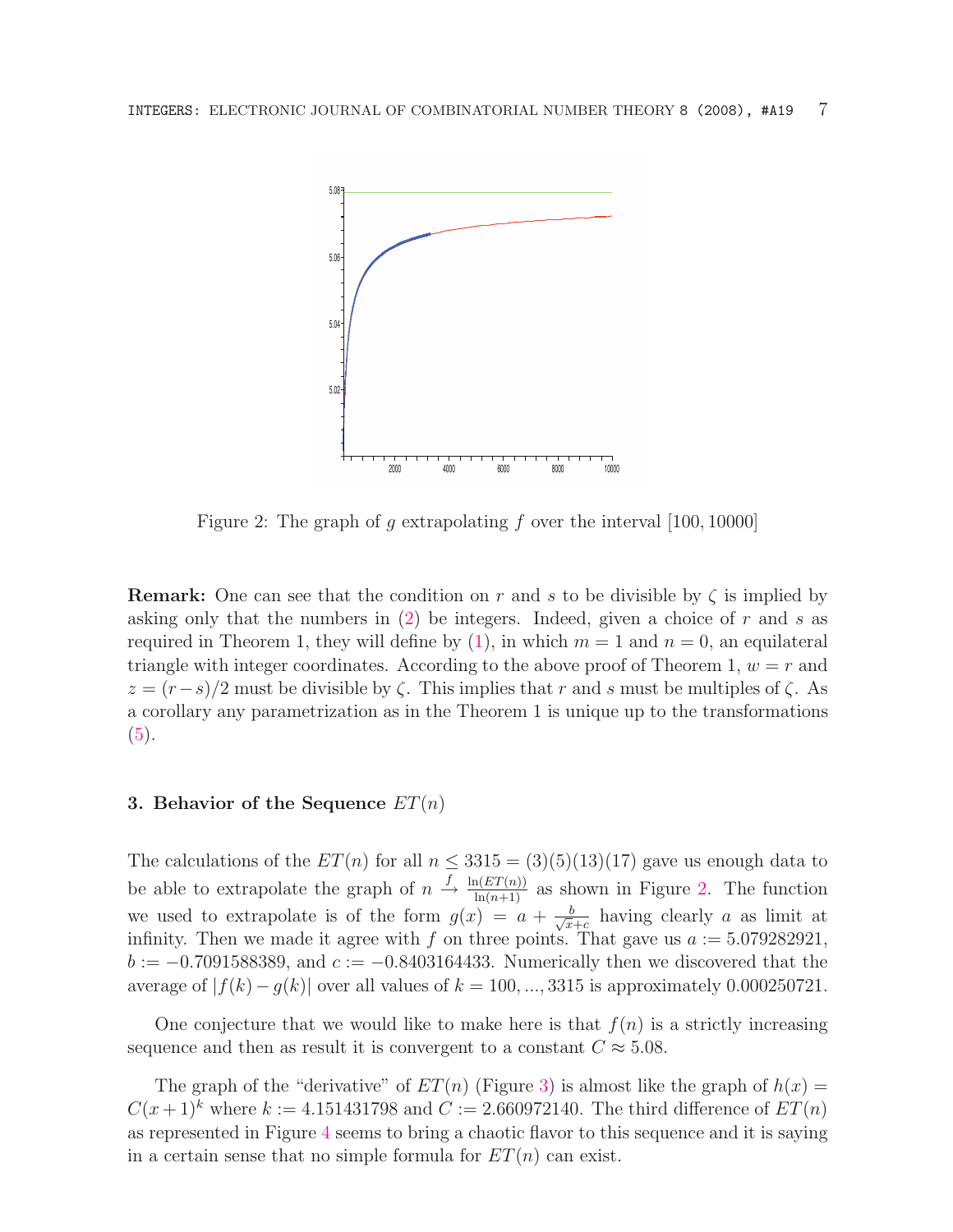

Figure 3: The graph of  $n \to ET(n + 1) - ET(n), n = 100...6000$ 



Figure 4:  $\Delta^3 ET(n)$